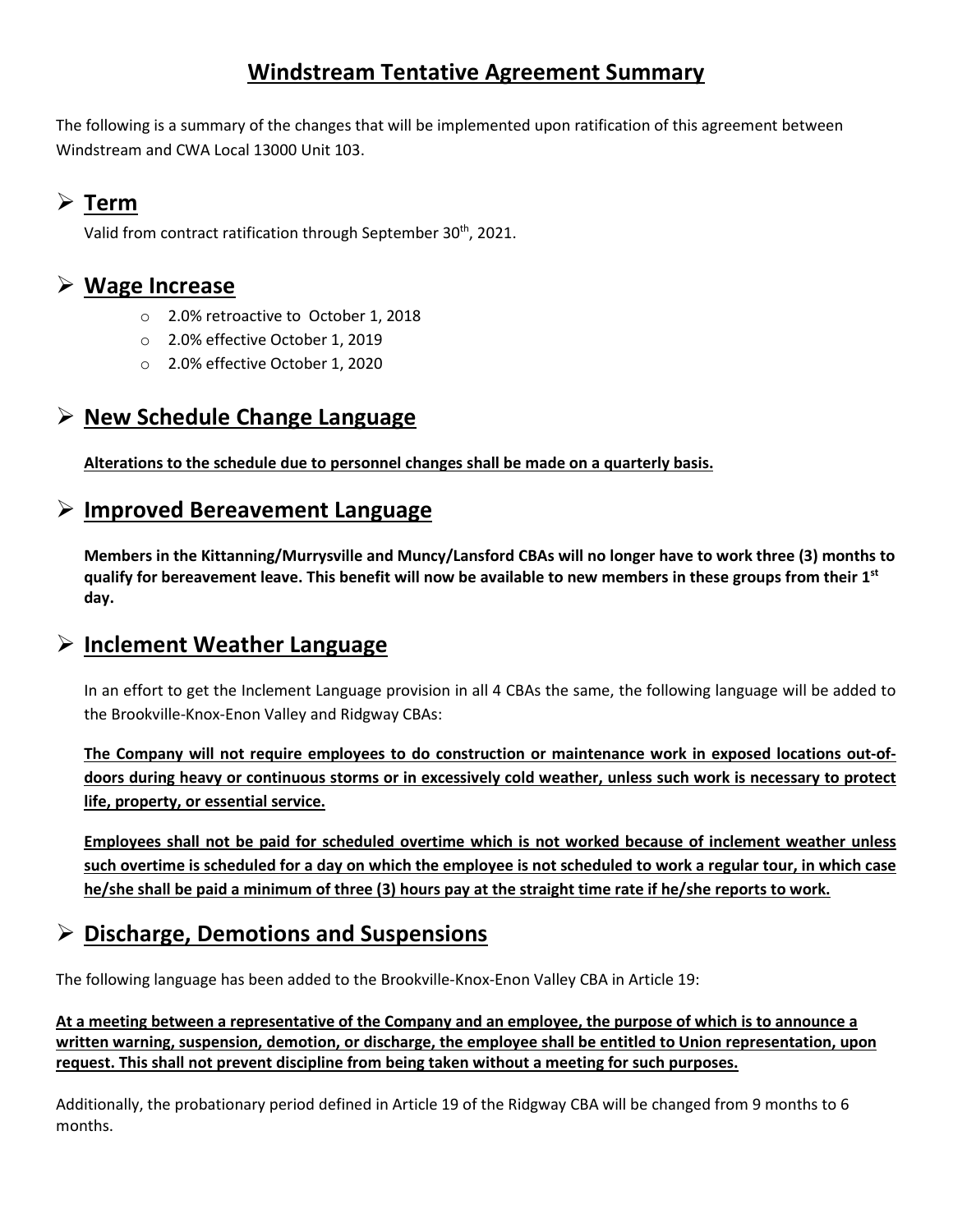# **Recall Rights**

Layoff recall rights will be 2 years in each CBA

# **1/2 Day Vacations**

Bargaining Unit employees will be able to split one vacation day into 2 half day vacations each year.

# **Short Notice Schedule Changes**

The following language will be removed from the Kittanning CBA in Article 10 Section 9:

a.] When less than twenty-four (24) hour notice before the start of work on a change daily tour is given to an employee, the employee will work and be compensated for the hours worked outside the originally scheduled tour, at one and one-half (1 ½) times his basic hourly rate.

This language was stricken from the other CBAs in previous rounds of bargaining.

# **Vacation**

Section 2. Following initial date of hire, new hires will receive vacation on the following schedule:

- a. New Employees
	- 1) If an employee is hired from January 1 until June 30, the employee shall receive one (1) week of vacation in the month in which the six (6) month anniversary occurs, one (1) week of vacation on January 1 of the year after they are hired and an additional week of vacation in the month in which the twelve (12) month anniversary occurs.
	- 2) If an employee is hired from July 1 until December 31, the employee shall receive one (1) week of vacation in the month in which the six (6) month anniversary occurs and an additional week of vacation in the month in which the twelve (12) month anniversary occurs.
- b. Two (2) weeks or ten (10) workdays Begins the calendar year following the twelve (12) month anniversary.
- c. Three (3) weeks or fifteen (15) workdays Begins with the calendar year of the employee's fifth (5<sup>th</sup>) service anniversary.
- d. Four (4) weeks or twenty (20) workdays Begins with the calendar year of the employee's **fourteenth (14th)** service anniversary.
- e. Five (5) weeks or twenty-five (25) workdays Begins with the calendar year of the employee's twentyfifth  $(25<sup>th</sup>)$  service anniversary.

Part-time employees are eligible for paid vacation on a prorated basis.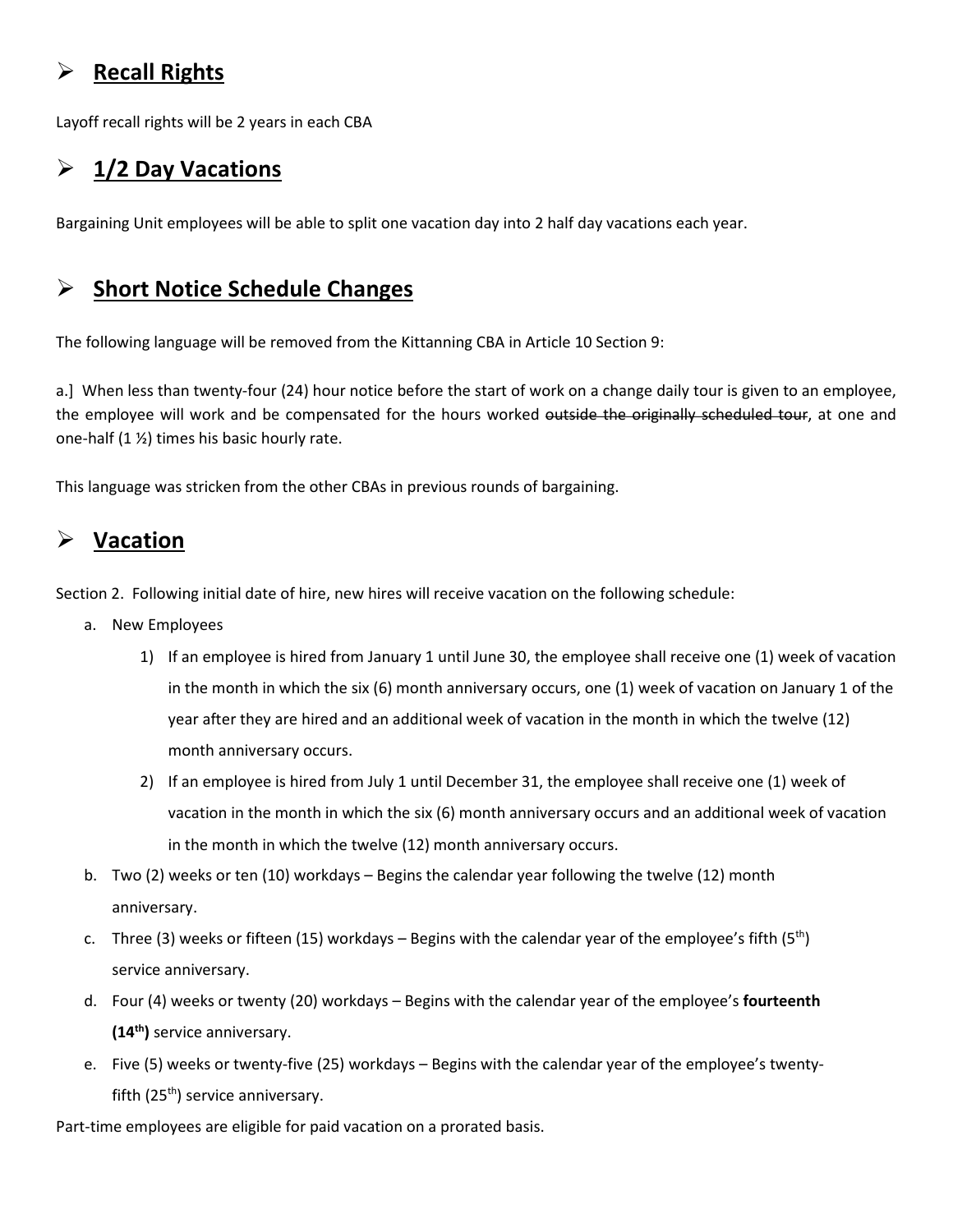### **Improved Meal Allowances**

The following meal allowance improvements were negotiated:

#### • **Modify Brookville-Knox-Enon Valley Service Area and Ridgway Service Area CBA's Article 14 Section 4 as follows**:

Section 4. Employees will be furnished meals on emergency assignments if called out within one (1) hour after their normal scheduled quitting time or are required to work for a minimum of two (2) hours straight through after their normal scheduled quitting time. The Company shall pay such employee a meal allowance of \$9.00 **10.00**.

 Where an employee is called out on a scheduled work day or a non-scheduled day more than one (1) hour in advance of his/her normal starting time, and works continuously to his/her normal starting time, the Company shall pay such employee a meal allowance of \$**8.50 9.50**. Time to eat meals shall not be considered as working time, except as described in the following paragraph.

 When, for service reasons, an employee is not permitted to leave his/her job for a meal period of at least onehalf (½) hour, the meal period shall be included as part of the tour of duty and paid for as time worked.

#### • **Modify Muncy and Lansford Service Area CBA Article 10 Section 10 as follows**:

 a. In case an employee works for at least two (2) consecutive hours after and beyond his/her normal quitting time or where an employee is required to work connecting overtime after and beyond his/her normal quitting time, is given a meal break, the Company shall pay such employee a meal allowance of \$ **8.50 10.00**. Where further overtime is continuous following such initial meal break, similar treatment shall be accorded at four (4) hour intervals until the employee is relieved from duty.

 b. Where an employee is called out on a scheduled work day more than two (2) hours in advance of his or her normal starting time, and works continuously to his or her normal starting time, the Company shall pay such employee a meal allowance of \$8.50 **9.50**.

c. Any employee who is required to work on a non-scheduled day shall be entitled to a meal allowance of \$8.50 **9.50** for each four (4) full hours of actual work, unless he or she is notified of such non-scheduled work by his/her regularly scheduled quitting time the previous day.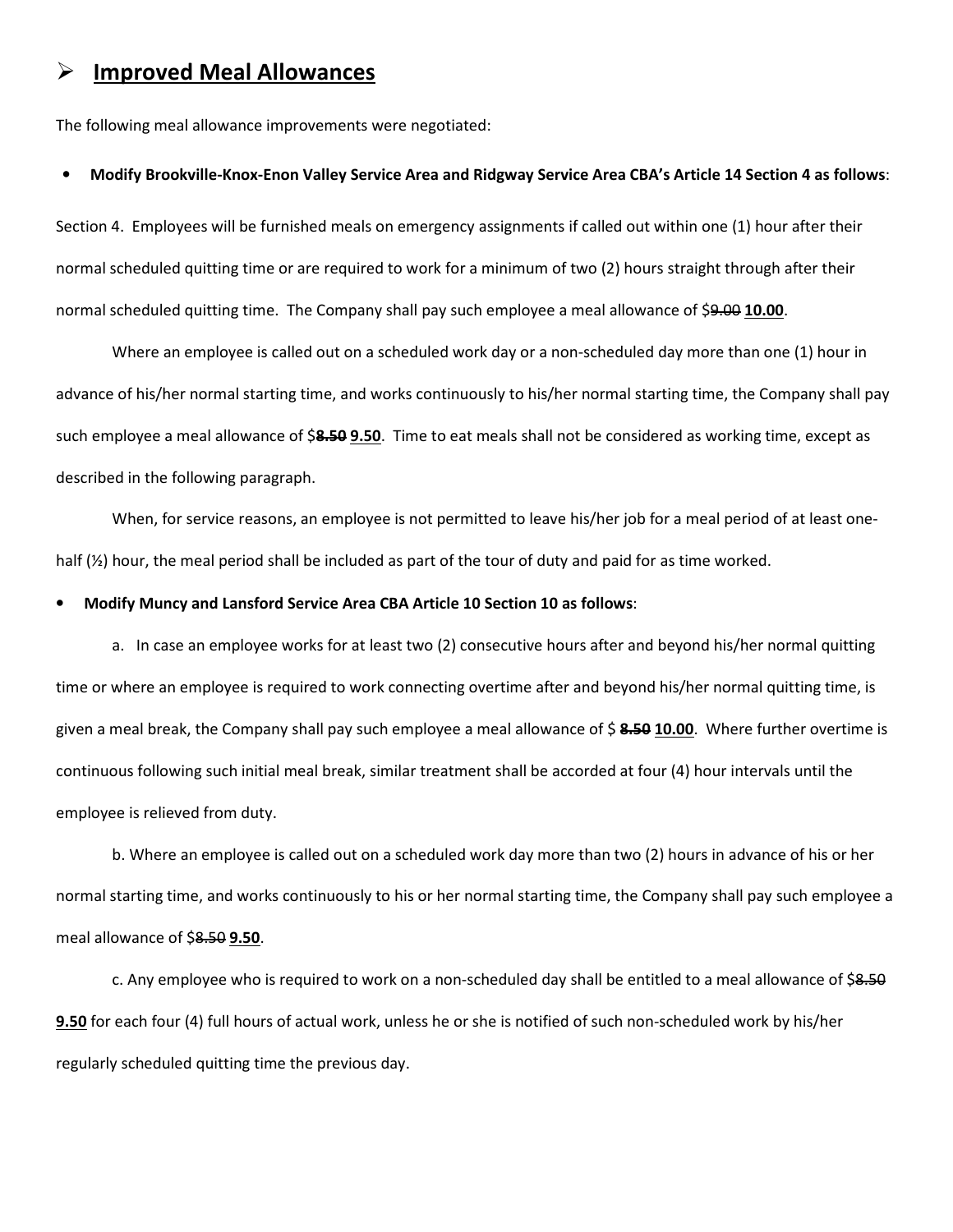#### • **Modify Kittanning/Murrysville Service Area CBA Article 10 Section 7 as follows:**

- a. In case an employee works for at least two (2) consecutive hours after and beyond his or her normal quitting time or where an employee is required to work connecting overtime after and beyond his normal quitting time, is given a meal break, and is required to report back to work immediately after such meal break, the Company shall pay such employee a meal allowance of \$**8.50 10.00**. Where further overtime is continuous following such initial meal break, similar treatment shall be accorded at four (4) hour intervals until the employee is relieved from duty.
- b. Where an employee is called out on a scheduled work day more than two (2) hours in advance of his or her normal starting time, and works continuously to his or her normal starting time, the Company shall pay such employee a meal allowance of \$**8.50 9.50**.
- c. Any employee who is required to work on a non-scheduled day shall be entitled to a meal allowance of \$**8.50 9.50** for each four (4) full hours of actual work, unless he or she is notified of such non-scheduled work by his/her regularly scheduled quitting time the preceding day.
- d. Time to eat meals shall not be considered as working time except when, for service reasons, an employee is not permitted to leave his/her job for a meal period of at least one-half (½) hour, the meal period shall be included as part of the tour of duty and paid for as time worked.

## **Per Diems**

The following per diem improvements were negotiated:

#### • **Modify Kittanning/Murrysville Article 10, Section 8, as follows:**

8. Where an employee is sent out of town to school or is assigned out of his/her permanent reporting area requiring an overnight stay, the Company will pay the employee a per diem (\$34.00)**(\$36.00)** for each full day away overnight. Meal(s) provided on date of return will be non-taxable. All other meal allowances provided by the Company will be processed through the payroll system and will be subject to all applicable taxes. This per diem shall cover all expenses other than lodging (room and tax only) and transportation to and from the school (from Company), which shall be provided by the Company. In the case of assignments out of the area of the employee's permanent reporting location which are not overnight assignments, but during which the employee purchases meals, the Company shall reimburse the employee as follows: \$8.00 **\$8.50** for breakfast, \$10.00 **\$10.50** for lunch, and \$16.00 **\$17.00** for dinner. Requests for meal reimbursement shall be submitted within thirty (30) days of the date the meal was purchased.

#### • **Modify Brookville-Knox-Enon Valley Article 29, Section 1, as follows:**

Section 1. When an employee is required to remain away from his/her reporting location overnight, the Company will pay for lodging (room and tax only). In such instances, the Company will pay the employee \$34.00 **\$36.00** per day for each full day the employee is required to remain away overnight. Meal(s) provided on date of return will be non-taxable. All other meal allowances provided by the Company will be processed through the payroll system and will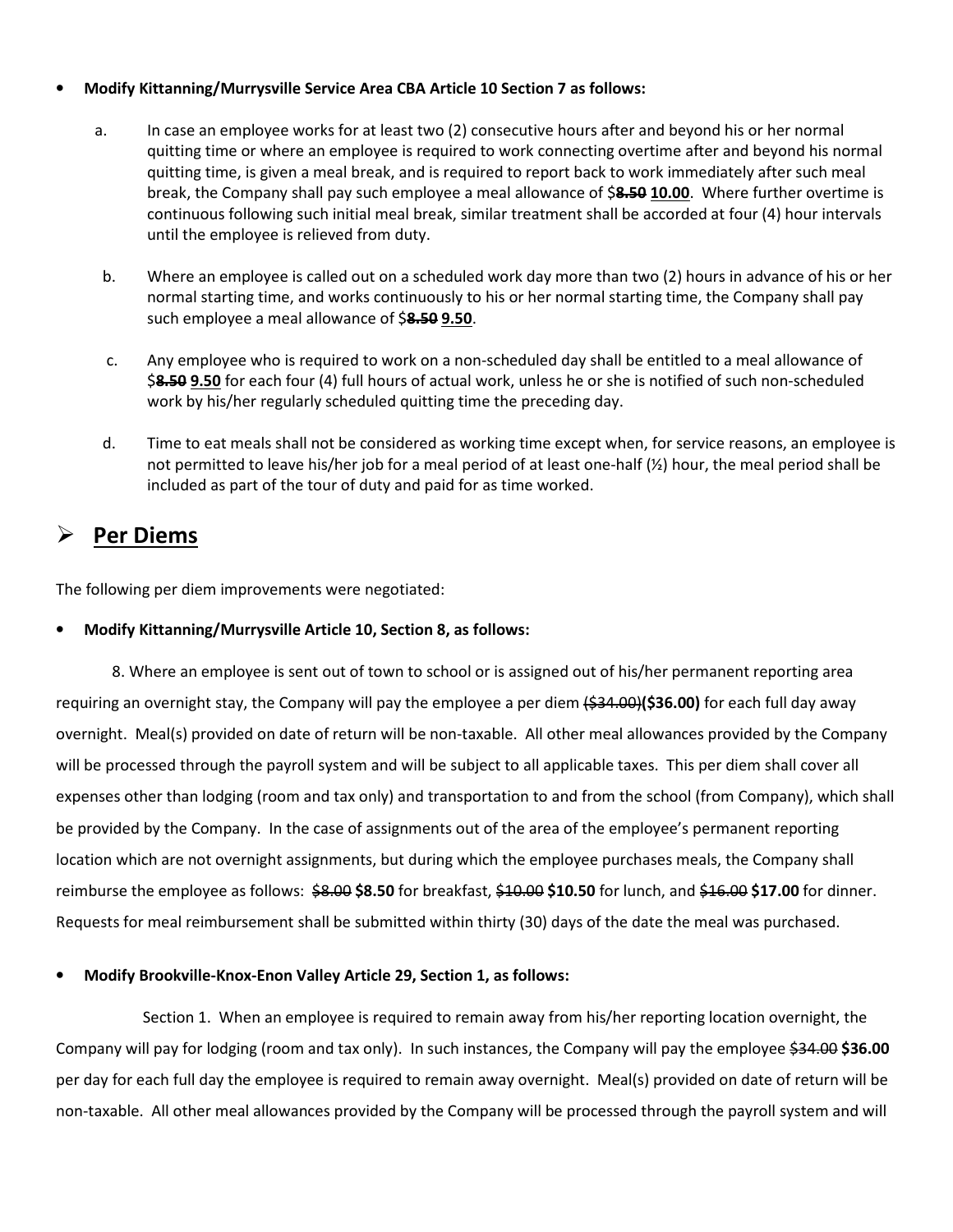be subject to all applicable taxes. This per diem shall be used to cover any and all expenses of the employee, except lodging. Transportation to and from Company sponsored schools shall be provided by the Company.

When an employee is assigned to be away overnight, the Company will continue its practice of paying for a reasonable number of long distance calls to the employee's home while he/she is away. It is expected that the length of such calls will be reasonable.

All assignments out of the area of the employee's permanent reporting location which are not overnight shall be handled on a per meal basis, with the respective meal amounts being \$8.00 **\$8.50** (breakfast), \$10.00 **\$10.50** (lunch), and \$16.00 **\$17.00** (dinner). Reimbursement will not occur if the Company provides the meal. Requests for meal reimbursement shall be submitted within thirty (30) days of the date the meal was purchased.When meals or meal allowance (per diem) is provided under this Article, the meal allowance provided in Article 14, Section 4, does not apply.

#### • **Modify Muncy and Lansford Article 10, Section 6, as follows:**

6. If an employee is sent out of town on Company business and/or educational programs which make it necessary for said employee to remain overnight, the Company will make arrangements and pay for transportation and lodging (room and tax only). In addition, the employee will be paid a per diem rate of \$34.00 \$36.00 for each full day the employee is so occupied. Meal(s) provided on date of return will be non-taxable. All other meal allowances provided by the Company will be processed through the payroll system and will be subject to all applicable taxes. If an employee is sent out on Company business, which makes it necessary for said employee to travel, he/she shall be paid for reasonable travel time. In case of assignments out of the area of the employee's permanent reporting location which are not overnight assignments, but during which the employee purchases meals, the Company will reimburse the employee as follows: \$8.00 **\$8.50** for breakfast, \$10.00 **\$10.50** for lunch, and \$16.00 **\$17.00** for dinner. In this regard, the word "area" means Muncy/Lansford, and/or Coalport. Requests for meal reimbursement shall be submitted within thirty (30) days of the date the meal was purchased. No meal allowance will be given for an employee who is working within their normal reporting area, during their normal working hours.

#### • **Modify Ridgway, Article 29, Section 1, as follows:**

Section 1. When an employee is required to remain away from his/her reporting location overnight, the Company will pay for lodging (room and tax only). In such instances, the Company will pay the employee \$34.00 **\$36.00** per day for each full day the employee is required to remain away overnight. Meal(s) provided on date of return will be non-taxable. All other meal allowances provided by the Company will be processed through the payroll system and will be subject to all applicable taxes. This per diem shall be used to cover any and all expenses of the employee, except lodging. Transportation to and from Company sponsored schools shall be provided by the Company.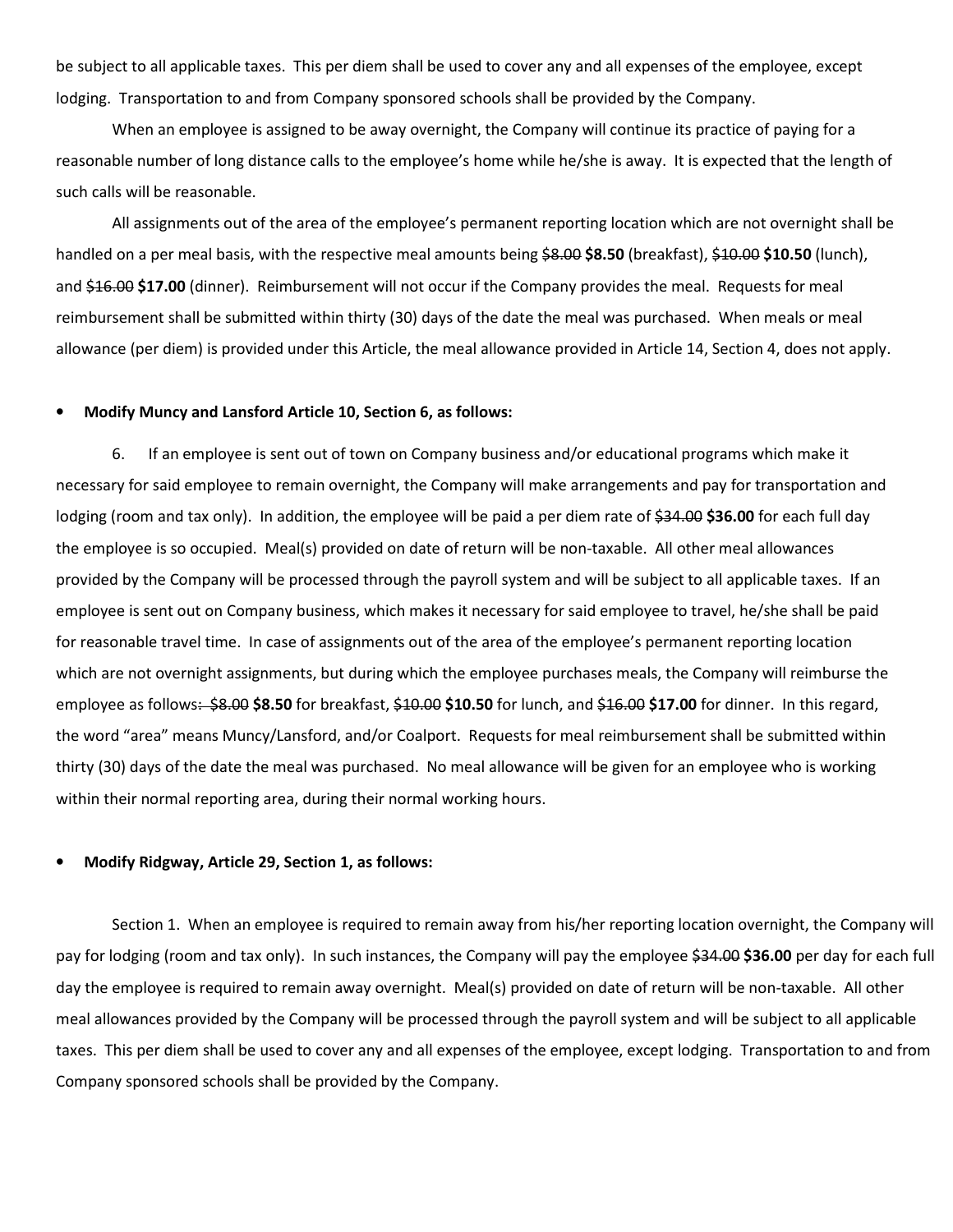When an employee is assigned to be away overnight, the Company will continue its practice of paying for a reasonable number of long distance calls to the employee's home while he/she is away. It is expected that the length of such calls will be reasonable.

 All assignments out of the area of the employee's permanent reporting location which are not overnight shall be handled on a per meal basis, with the respective amounts being \$8.00 \$8.50 (breakfast) if the employee begins the tour outside permanent reporting; \$10.00 \$10.50 (lunch) if meal is purchased while employee is working outside permanent reporting area; and \$16.00 \$17.00 (dinner) if tour ends outside permanent working area. Reimbursement will not occur if the Company provides the meal. Requests for meal reimbursement shall be submitted within thirty (30) days of the date the meal was purchased. When meals or meal allowance (per diem) is provided under this Article, the meal allowance provided in Article 14, Section 4, does not apply.

### **Health Care**

The PPO option will remain for current Members of the Bargaining Unit and the following language will be applied to all CBAs: Local 13000 bargaining unit members will be excluded from biometric screening surcharge.

#### Group Insurance

**For the year 2018, 2019, and 2020** the PPO benefit plan and cost sharing arrangements will remain the same as have been in place since January 1, 2018 for all employees hired prior to **January 1, 2019** (including the smoker's surcharge of \$50 per month and spousal surcharge of \$100 month). For such employees, the PPO plan design shall remain the same for 2019, 2020 and 2021. Such employees shall be responsible for premiums as follows:

• In 2021, such employees shall pay the 2020 premium plus 45% of the total premium increases for the year 2021.

All employees hired on or after January 1, 2019 shall only be eligible for the same benefits on the same terms and conditions with the same premium contributions as non-bargaining employees.

 The costs of all other plans (high deductible health plans, dental, life, vision, and LTD) shall be the same as those applicable to non-bargaining personnel in each respective year. All healthcare plans will be administered solely in accordance with the provisions of each plan. The selection of the healthcare plan

administrator and carriers, the administration of the health care plans and all the terms and conditions relating thereto, and the resolution of any disputes involving the terms, conditions, interpretation, administration, or benefits payable shall be determined by and at the sole discretion of the Company.

 In the event that the current medical plan design is noncompliant with ACA requirements, Windstream will make adjustments to ensure full compliance. In addition, Windstream will make any adjustments to the plan that Windstream deems necessary to ensure that Windstream will not be directly or indirectly liable for the excise tax on high-cost health coverage under Section 4980I of the Internal Revenue Code.

### **Temporary Crossover Language Change**

a. It is recognized that the current cross-over of employees to the territory of another bargaining unit will continue. Specifically, (a) transfers between Enon Valley and Midway are not limited; and (b) employees trained in **network, transport,** business systems or fiber technology are subject to transfer to any area within the four contracts on an as needed basis. This change will not affect any other paragraph in this Article.